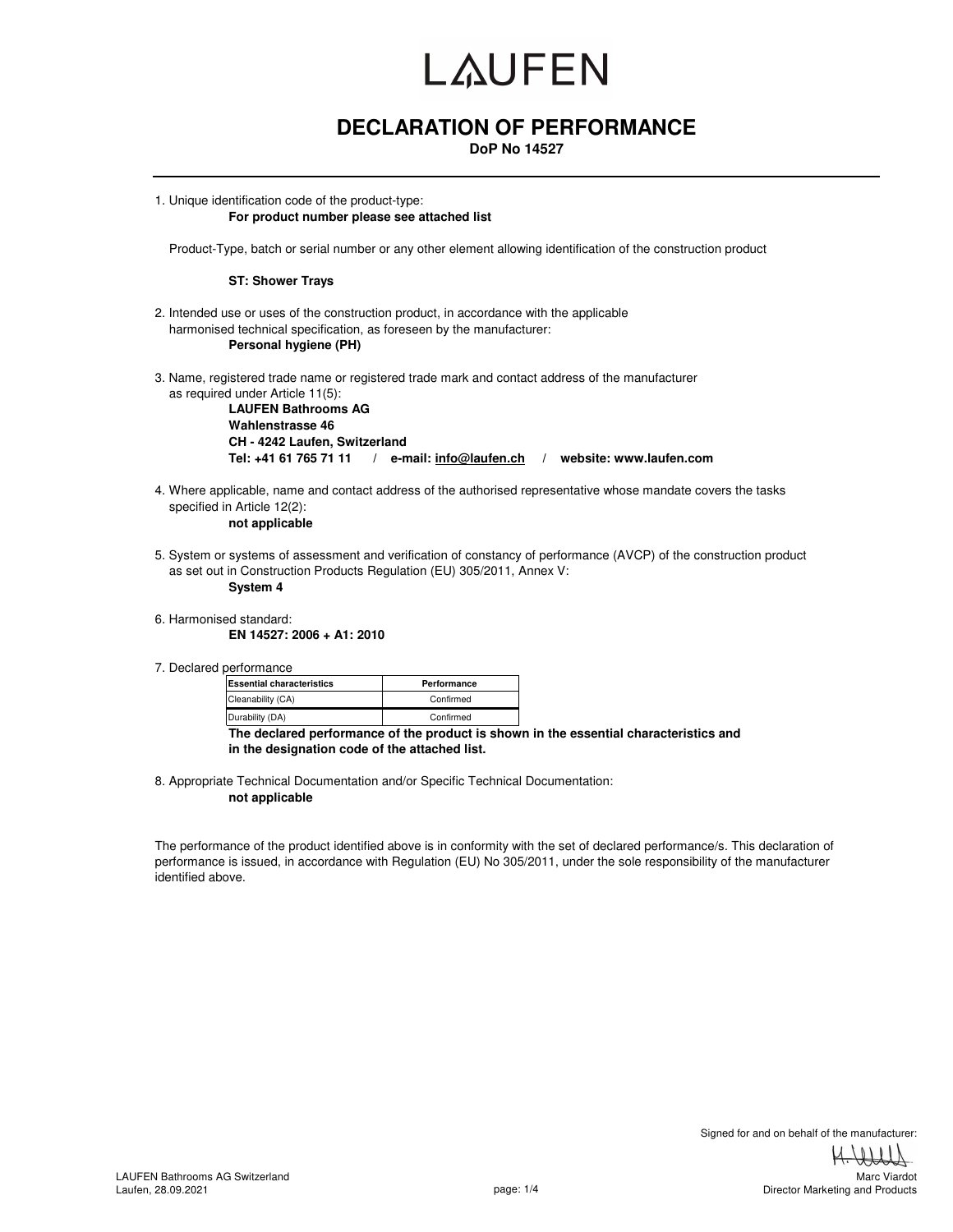### **DECLARATION OF PERFORMANCE**

 **DoP no 14527**

### **SUSTAINABILITY ASSESSMENT**

| Product No.                      | Name                               | <b>Product type</b> | <b>Material</b>            | <b>Designation code</b>                      | <b>Essential</b><br>characteristics | <b>Designation code</b>          |
|----------------------------------|------------------------------------|---------------------|----------------------------|----------------------------------------------|-------------------------------------|----------------------------------|
| H2113310000001                   | Kartell by Laufen                  | SТ                  | solid surface              | EN 14527 - CL1 + CL2                         | CA - DA                             | not applicable                   |
| H211501###0001                   | laufensolutions                    | ST                  | <b>PMMA</b>                | $\overline{EN14}$ 527 - CL1 + CL2            | CA - DA                             | not applicable                   |
| H211502###0001                   | laufensolutions                    | ST                  | PMMA                       | EN 14527 - CL1 + CL2                         | CA - DA                             | not applicable                   |
| H211503###0001                   | laufensolutions                    | ST                  | <b>PMMA</b>                | EN 14527 - CL1 + CL2                         | CA - DA                             | not applicable                   |
| H211505###0001                   | laufensolutions                    | ST                  | <b>PMMA</b>                | EN 14527 - CL1 + CL2                         | CA - DA                             | not applicable                   |
| H211508###0001                   | laufensolutions                    | ST                  | <b>PMMA</b>                | EN 14527 - CL1 + CL2                         | CA - DA                             | not applicable                   |
| 1211509###0001                   | laufensolutions                    | ST                  | PMMA                       | EN 14527 - CL1 + CL2                         | CA - DA                             | not applicable                   |
| H2123310000001                   | Kartell by Laufen                  | SТ                  | solid surface              | EN 14527 - CL1 + CL2                         | $CA - DA$                           | not applicable                   |
| H2123320000001                   | Kartell by Laufen                  | SТ                  | solid surface              | EN 14527 - CL1 + CL2                         | $CA - D\overline{A}$                | not applicable                   |
| H2123330000001                   | Kartell by Laufen                  | SТ                  | solid surface              | EN 14527 - CL1 + CL2                         | CA - DA                             | not applicable                   |
| H2123340000001                   | Kartell by Laufen                  | SТ                  | solid surface              | EN 14527 - CL1 + CL2                         | CA - DA                             | not applicable                   |
| H2123350000001                   | Kartell by Laufen                  | ST                  | solid surface              | EN 14527 - CL1 + CL2                         | CA - DA<br>CA - DA                  | not applicable                   |
| H212502###0001                   | laufensolutions                    | SТ<br>SТ            | <b>PMMA</b><br><b>PMMA</b> | EN 14527 - CL1 + CL2                         | $CA - D\overline{A}$                | not applicable                   |
| H212503###0001<br>H212508###0001 | laufensolutions<br>laufensolutions | <b>ST</b>           | <b>PMMA</b>                | EN 14527 - CL1 + CL2<br>EN 14527 - CL1 + CL2 | CA - DA                             | not applicable                   |
| H213440###0001                   | laufensolutions                    | SΤ                  | <b>PMMA</b>                | EN 14527 - CL1 + CL2                         | CA - DA                             | not applicable<br>not applicable |
| 1213441###0001                   | laufensolutions                    | SТ                  | <b>PMMA</b>                | EN 14527 - CL1 + CL2                         | CA - DA                             | not applicable                   |
| H213442###0001                   | laufensolutions                    | SТ                  | PMMA                       | EN 14527 - CL1 + CL2                         | $CA - DA$                           | not applicable                   |
| H213443###0001                   | laufensolutions                    | SТ                  | <b>PMMA</b>                | EN 14527 - CL1 + CL2                         | CA - DA                             | not applicable                   |
| H213444###0001                   | laufensolutions                    | SТ                  | <b>PMMA</b>                | EN 14527 - CL1 + CL2                         | CA - DA                             | not applicable                   |
| H213445###0001                   | laufensolutions                    | SΤ                  | <b>PMMA</b>                | EN 14527 - CL1 + CL2                         | CA - DA                             | not applicable                   |
| 1213446###0001                   | laufensolutions                    | SТ                  | PMMA                       | EN 14527 - CL1 + CL2                         | CA - DA                             | not applicable                   |
| H213447###0001                   | laufensolutions                    | ST                  | <b>PMMA</b>                | EN 14527 - CL1 + CL2                         | CA - DA                             | not applicable                   |
| H213448###0001                   | laufensolutions                    | ST                  | <b>PMMA</b>                | EN 14527 - CL1 + CL2                         | CA - DA                             | not applicable                   |
| H213449###0001                   | laufensolutions                    | <b>ST</b>           | <b>PMMA</b>                | EN 14527 - CL1 + CL2                         | CA - DA                             | not applicable                   |
| H213502###0001                   | laufensolutions                    | ST                  | <b>PMMA</b>                | EN 14527 - CL1 + CL2                         | CA - DA                             | not applicable                   |
| 1213503###0001                   | laufensolutions                    | ST                  | <b>PMMA</b>                | EN 14527 - CL1 + CL2                         | CA - DA                             | not applicable                   |
| 1214440###0001                   | laufensolutions                    | SТ                  | PMMA                       | EN 14527 - CL1 + CL2                         | CA - DA                             | not applicable                   |
| H214441###0001                   | laufensolutions                    | SТ                  | <b>PMMA</b>                | EN 14527 - CL1 + CL2                         | $CA - D\overline{A}$                | not applicable                   |
| H214442###0001                   | laufensolutions                    | SТ                  | <b>PMMA</b>                | EN 14527 - CL1 + CL2                         | CA - DA                             | not applicable                   |
| H214443###0001                   | laufensolutions                    | SТ                  | <b>PMMA</b>                | EN 14527 - CL1 + CL2                         | CA - DA                             | not applicable                   |
| 1214444###0001                   | laufensolutions                    | ST                  | <b>PMMA</b>                | EN 14527 - CL1 + CL2                         | CA - DA                             | not applicable                   |
| H214445###0001                   | laufensolutions                    | SТ                  | PMMA                       | EN 14527 - CL1 + CL2                         | CA - DA                             | not applicable                   |
| H214446###0001                   | laufensolutions                    | SТ                  | <b>PMMA</b>                | EN 14527 - CL1 + CL2                         | CA - DA                             | not applicable                   |
| H214502###0001                   | laufensolutions                    | <b>ST</b><br>SΤ     | <b>PMMA</b><br>PMMA        | EN 14527 - CL1 + CL2                         | CA - DA                             | not applicable                   |
| H214508###0001<br>1215001###0401 | laufensolutions                    | SТ                  |                            | EN 14527 - CL1 + CL2<br>EN 14527 - CL1 + CL2 | CA - DA<br>CA - DA                  | not applicable                   |
| H215001###0411                   | platina                            | SТ                  | Steel                      | EN 14527 - CL1 + CL2                         | $CA - DA$                           | not applicable                   |
| H215002###0401                   | platina<br>platina                 | SТ                  | Steel<br>Steel             | EN 14527 - CL1 + CL2                         | CA - DA                             | not applicable<br>not applicable |
| H215002###0411                   | platina                            | ST                  | Steel                      | EN 14527 - CL1 + CL2                         | CA - DA                             | not applicable                   |
| H215003###0401                   | platina                            | SΤ                  | Steel                      | EN 14527 - CL1 + CL2                         | CA - DA                             | not applicable                   |
| 1215003###0411                   | platina                            | SТ                  | Steel                      | EN 14527 - CL1 + CL2                         | CA - DA                             | not applicable                   |
| 1215004###0401                   | platina                            | ST                  | Steel                      | EN 14527 - CL1 + CL2                         | CA - DA                             | not applicable                   |
| H215004###0411                   | platina                            | ST                  | Steel                      | EN 14527 - CL1 + CL2                         | CA - DA                             | not applicable                   |
| H2150050000401                   | platina                            | <b>ST</b>           | Steel                      | EN 14527 - CL1 + CL2                         | CA - DA                             | not applicable                   |
| H2150050000411                   | platina                            | SТ                  | Steel                      | EN 14527 - CL1 + CL2                         | CA - DA                             | not applicable                   |
| H2150060000401                   | platina                            | ST                  | Steel                      | EN 14527 - CL1 + CL2                         | CA - DA                             | not applicable                   |
| H2150060000411                   | platina                            | SΤ                  | Steel                      | EN 14527 - CL1 + CL2                         | CA - DA                             | not applicable                   |
| H2150080000401                   | platina                            | SТ                  | Steel                      | EN 14527 - CL1 + CL2                         | $CA - D\overline{A}$                | not applicable                   |
| H2150080000411                   | platina                            | SТ                  | Steel                      | EN 14527 - CL1 + CL2                         | CA - DA                             | not applicable                   |
| H2150090000401                   | platina                            | SТ                  | Steel                      | EN 14527 - CL1 + CL2                         | CA - DA                             | not applicable                   |
| 12150090000411                   | platina                            | ST                  | Steel                      | EN 14527 - CL1 + CL2                         | CA - DA                             | not applicable                   |
| H215011###0401                   | platina                            | SТ                  | Steel                      | EN 14527 - CL1 + CL2                         | CA - DA                             | not applicable                   |
| H215011###0411                   | platina                            | SТ<br><b>ST</b>     | Steel                      | EN 14527 - CL1 + CL2                         | CA - DA                             | not applicable                   |
| H215012###0401<br>H215012###0411 | platina<br>platina                 | SΤ                  | Steel<br>Steel             | EN 14527 - CL1 + CL2<br>EN 14527 - CL1 + CL2 | CA - DA<br>CA - DA                  | not applicable<br>not applicable |
| 1215013###0401                   | platina                            | ST                  | Steel                      | EN 14527 - CL1 + CL2                         | CA - DA                             | not applicable                   |
| H215013###0411                   | platina                            | SΤ                  | Steel                      | EN 14527 - CL1 + CL2                         | $CA - DA$                           | not applicable                   |
| H215014###0401                   | platina                            | SТ                  | Steel                      | EN 14527 - CL1 + CL2                         | CA - DA                             | not applicable                   |
| H215014###0411                   | platina                            | ST                  | Steel                      | EN 14527 - CL1 + CL2                         | CA - DA                             | not applicable                   |
| H215015###0401                   | platina                            | SТ                  | Steel                      | EN 14527 - CL1 + CL2                         | CA - DA                             | not applicable                   |
| 1215015###0411                   | platina                            | SТ                  | Steel                      | EN 14527 - CL1 + CL2                         | CA - DA                             | not applicable                   |
| 1215016###0401                   | platina                            | SТ                  | Steel                      | EN 14527 - CL1 + CL2                         | CA - DA                             | not applicable                   |
| H215016###0411                   | platina                            | SТ                  | Steel                      | EN 14527 - CL1 + CL2                         | CA - DA                             | not applicable                   |
| H215018###0401                   | platina                            | ST                  | Steel                      | EN 14527 - CL1 + CL2                         | CA - DA                             | not applicable                   |
| l215018###0411                   |                                    |                     |                            | $\cap$ :<br>N 14527 ·                        |                                     |                                  |
| H215019###0401                   | platina                            | ST                  | Steel                      | EN 14527 - CL1 + CL2                         | CA - DA                             | not applicable                   |
| H215019###0411                   | platina                            | SТ                  | Steel                      | EN 14527 - CL1 + CL2                         | CA - DA                             | not applicable                   |
| H215021###0401                   | platina                            | SТ                  | Steel                      | EN 14527 - CL1 + CL2                         | $CA - D\overline{A}$                | not applicable                   |
| H215021###0411                   | platina                            | <b>ST</b>           | Steel                      | EN 14527 - CL1 + CL2                         | CA - DA                             | not applicable                   |
| H215022###0401                   | platina                            | ST                  | Steel                      | EN 14527 - CL1 + CL2                         | CA - DA                             | not applicable                   |
| H215022###0411                   | platina                            | ST                  | Steel                      | EN 14527 - CL1 + CL2<br>EN 14527 - CL1 + CL2 | CA - DA                             | not applicable                   |
| H215023###0401<br>H215023###0411 | platina                            | ST<br><b>ST</b>     | Steel<br>Steel             | EN 14527 - CL1 + CL2                         | $CA - DA$<br>$CA - D\overline{A}$   | not applicable<br>not applicable |
| H215030###0401                   | platina<br>platina                 | <b>ST</b>           | Steel                      | EN 14527 - CL1 + CL2                         | CA - DA                             | not applicable                   |
| H215030###0411                   | platina                            | ST                  | Steel                      | EN 14527 - CL1 + CL2                         | CA - DA                             | not applicable                   |
| H215031###0401                   | platina                            | <b>ST</b>           | Steel                      | EN 14527 - CL1 + CL2                         | CA - DA                             | not applicable                   |
| H215031###0411                   | platina                            | ST                  | Steel                      | EN 14527 - CL1 + CL2                         | $CA - DA$                           | not applicable                   |
| H215032###0401                   | platina                            | ST                  | Steel                      | EN 14527 - CL1 + CL2                         | CA - DA                             | not applicable                   |
| H215032###0411                   | platina                            | ST                  | Steel                      | EN 14527 - CL1 + CL2                         | CA - DA                             | not applicable                   |
| H215033###0401                   | platina                            | <b>ST</b>           | Steel                      | EN 14527 - CL1 + CL2                         | CA - DA                             | not applicable                   |
| H215033###0411                   | platina                            | <b>ST</b>           | Steel                      | EN 14527 - CL1 + CL2                         | CA - DA                             | not applicable                   |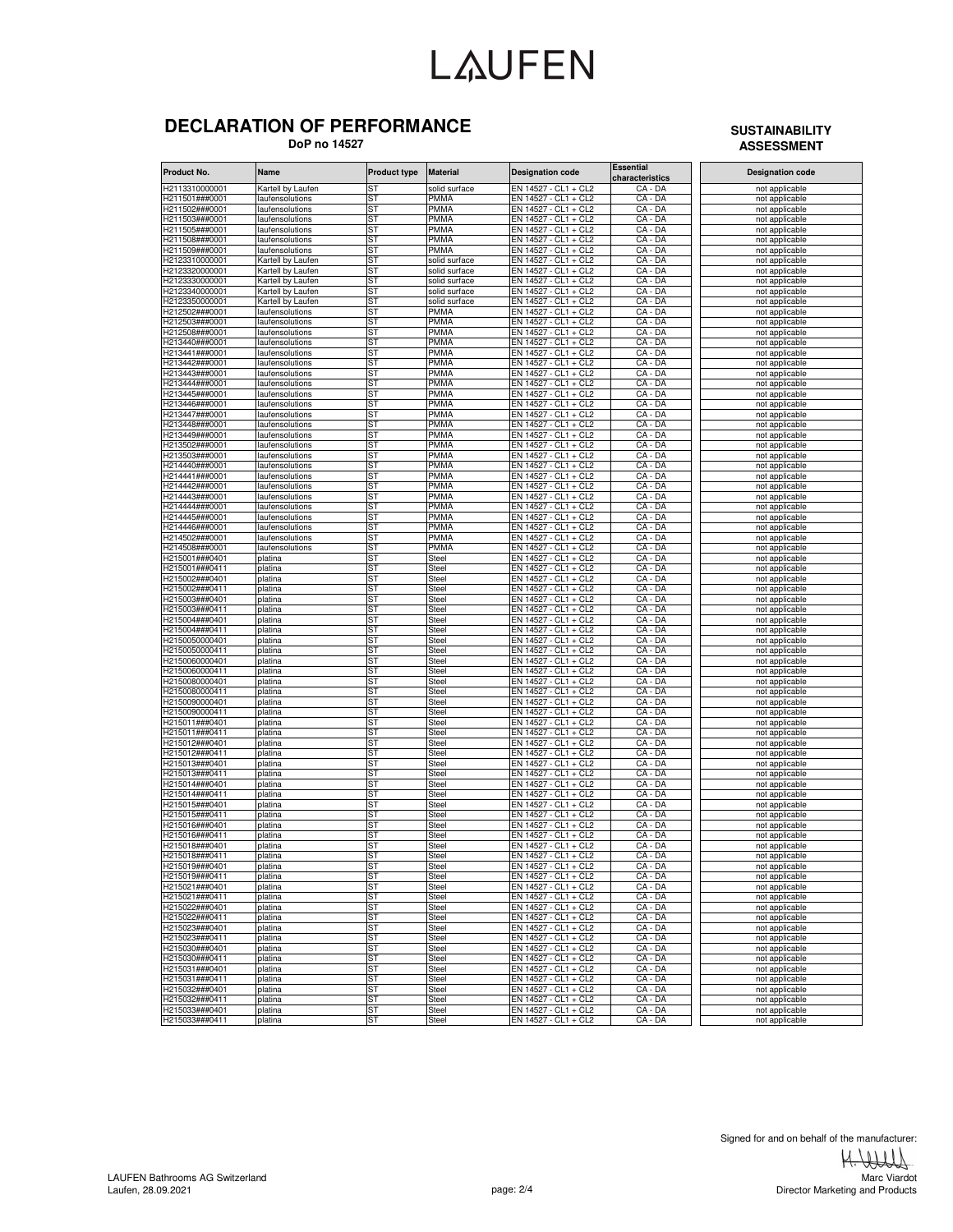### **DECLARATION OF PERFORMANCE**

 **DoP no 14527**

### **SUSTAINABILITY ASSESSMENT**

| Product No.                       | Name                               | <b>Product type</b> | <b>Material</b>    | <b>Designation code</b>                      | <b>Essential</b><br>characteristics | <b>Designation code</b>          |
|-----------------------------------|------------------------------------|---------------------|--------------------|----------------------------------------------|-------------------------------------|----------------------------------|
| H215034###0401                    | platina                            | ST                  | Steel              | EN 14527 - CL1 + CL2                         | CA - DA                             | not applicable                   |
| H215034###0411                    | platina                            | <b>ST</b>           | Steel              | EN 14527 - CL1 + CL2                         | CA - DA                             | not applicable                   |
| H215035###0401                    | platina                            | ST                  | Steel              | EN 14527 - CL1 + CL2                         | $CA - DA$                           | not applicable                   |
| H215035###0411                    | platina                            | SТ                  | Steel              | EN 14527 - CL1 + CL2                         | CA - DA                             | not applicable                   |
| H215036###0401                    | platina                            | ST                  | Steel              | EN 14527 - CL1 + CL2                         | CA - DA                             | not applicable                   |
| 1215036###0411                    | platina                            | ST                  | Steel              | EN 14527 -<br>$CL1 + CL2$                    | CA-<br>- DA                         | not applicable                   |
| -1215037###0401<br>1215037###0411 | platina                            | ST<br>ST            | Steel              | EN 14527 - CL1 + CL2<br>EN 14527 - CL1 + CL2 | CA - DA<br>CA - DA                  | not applicable                   |
| H215071###0001                    | platina<br>indura                  | ST                  | Steel<br>Steel     | EN 14527 - CL1 + CL2                         | CA - DA                             | not applicable<br>not applicable |
| H215071###0401                    | indura                             | ST                  | Steel              | EN 14527 - CL1 + CL2                         | CA - DA                             | not applicable                   |
| H215071###0411                    | indura                             | ST                  | Steel              | EN 14527 - CL1 + CL2                         | CA - DA                             | not applicable                   |
| H215072###0001                    | indura                             | ST                  | Steel              | EN 14527 - CL1 + CL2                         | CA - DA                             | not applicable                   |
| 1215072###0401                    | indura                             | ST                  | Steel              | EN 14527 - CL1 + CL2                         | CA - DA                             | not applicable                   |
| H215072###0411                    | indura                             | ST                  | Steel              | EN 14527 - CL1 + CL2                         | CA - DA                             | not applicable                   |
| H215073###0001                    | indura                             | <b>ST</b>           | Steel              | EN 14527 - CL1 + CL2                         | CA - DA                             | not applicable                   |
| H215073###0401                    | ndura                              | ST                  | Steel              | $EN$ 14527 - CL1 + CL2                       | CA - DA                             | not applicable                   |
| 1215073###0411                    | indura                             | <b>ST</b>           | Steel              | EN 14527 - CL1 + CL2                         | CA - DA                             | not applicable                   |
| 1215074###0001                    | ndura                              | ST                  | Steel              | EN 14527 - CL1 + CL2                         | CA - DA                             | not applicable                   |
| H215074###0401<br>H215074###0411  | indura                             | SТ<br>ST            | Steel              | EN 14527 - CL1 + CL2<br>EN 14527 - CL1 + CL2 | CA - DA<br>CA - DA                  | not applicable                   |
| H215075###0001                    | indura<br>indura                   | ST                  | Steel<br>Steel     | $EN$ 14527 - CL1 + CL2                       | CA - DA                             | not applicable                   |
| -1215075###0401                   | indura                             | ST                  | Steel              | EN 14527 - CL1 + CL2                         | CA - DA                             | not applicable<br>not applicable |
| 1215075###0411                    | indura                             | ST                  | Steel              | EN 14527 - CL1 + CL2                         | $CA - DA$                           | not applicable                   |
| H215076###0001                    | indura                             | ST                  | Steel              | EN 14527 - CL1 + CL2                         | CA - DA                             | not applicable                   |
| H215076###0401                    | indura                             | <b>ST</b>           | Steel              | EN 14527 - CL1 + CL2                         | CA - DA                             | not applicable                   |
| H215076###0411                    | indura                             | ST                  | Steel              | EN 14527 - CL1 + CL2                         | CA - DA                             | not applicable                   |
| -1215441###0001                   | laufensolutions                    | <b>ST</b>           | Marbond            | EN 14527 - CL1 + CL2                         | CA - DA                             | not applicable                   |
| 1215442###0001                    | laufensolutions                    | ST                  | Marbond            | EN 14527 - CL1 + CL2                         | CA - DA                             | not applicable                   |
| H215443###0001                    | laufensolutions                    | SТ                  | Marbond            | EN 14527 - CL1 + CL2                         | CA - DA                             | not applicable                   |
| H215444###0001                    | laufensolutions                    | SТ                  | Marbond            | EN 14527 - CL1 + CL2                         | CA - DA                             | not applicable                   |
| H215445###0001                    | laufensolutions                    | ST                  | Marbond            | EN 14527 - CL1 + CL2                         | CA - DA                             | not applicable                   |
| 1215446###0001                    | laufensolutions                    | ST                  | Marbond            | EN 14527 - CL1 + CL2                         | CA - DA                             | not applicable                   |
| H215507###0001                    | laufensolutions                    | ST                  | PMMA               | EN 14527 - CL1 + CL2                         | $CA - DA$                           | not applicable                   |
| H216441###0001<br>H216442###0001  | laufensolutions<br>laufensolutions | ST<br>ST            | Marbond<br>Marbond | EN 14527 - CL1 + CL2<br>EN 14527 - CL1 + CL2 | CA - DA<br>CA - DA                  | not applicable                   |
| 1216443###0001                    | aufensolutions                     | ST                  | Marbond            | EN 14527 -<br>$CL1 + CL2$                    | CA - DA                             | not applicable<br>not applicable |
| 1216508###0001                    | aufensolutions                     | ST                  | PMMA               | EN 14527 - CL1 + CL2                         | CA - DA                             | not applicable                   |
| 1210950###0001                    | aufen Pro                          | ST                  | Marbond            | EN 14527 - CL1 + CL2                         | CA - DA                             | not applicable                   |
| H210956###0001                    | Laufen Pro                         | ST                  | Marbond            | EN 14527 - CL1 + CL2                         | CA - DA                             | not applicable                   |
| H210951###0001                    | Laufen Pro                         | ST                  | Marbond            | EN 14527 - CL1 + CL2                         | CA - DA                             | not applicable                   |
| H210957###0001                    | aufen Pro                          | ST                  | Marbond            | EN 14527 - CL1 + CL2                         | CA - DA                             | not applicable                   |
| -1211952###0001                   | aufen Pro.                         | ST                  | Marbond            | EN 14527 - CL1 + CL2                         | CA - DA                             | not applicable                   |
| H212954###0001                    | aufen Pro                          | ST                  | Marbond            | EN 14527 - CL1 + CL2                         | CA - DA                             | not applicable                   |
| H212955###0001                    | aufen Pro.                         | ST                  | Marbond            | EN 14527 - CL1 + CL2                         | CA - DA                             | not applicable                   |
| H210952###0001                    | Laufen Pro                         | <b>ST</b>           | Marbond            | EN 14527 - CL1 + CL2                         | CA - DA                             | not applicable                   |
| H210958###0001                    | aufen Pro                          | ST                  | Marbond            | $EN$ 14527 - CL1 + CL2                       | CA - DA                             | not applicable                   |
| 1211953###0001<br>1211958###0001  | aufen Pro.<br>aufen Pro            | <b>ST</b><br>ST     | Marbond            | EN 14527 - CL1 + CL2                         | CA - DA<br>CA - DA                  | not applicable                   |
| H215954###0001                    | Laufen Pro                         | SТ                  | Marbond<br>Marbond | EN 14527 - CL1 + CL2<br>EN 14527 - CL1 + CL2 | CA - DA                             | not applicable<br>not applicable |
| H210953###0001                    | Laufen Pro                         | ST                  | Marbond            | EN 14527 - CL1 + CL2                         | CA - DA                             | not applicable                   |
| H210959###0001                    | aufen Pro                          | ST                  | Marbond            | EN 14527 - CL1 + CL2                         | CA - DA                             | not applicable                   |
| -1211954###0001                   | aufen Pro.                         | ST                  | Marbond            | EN 14527 - CL1 + CL2                         | CA - DA                             | not applicable                   |
| 1213956###0001                    | aufen Pro                          | ST                  | Marbond            | EN 14527 - CL1 + CL2                         | CA - DA                             | not applicable                   |
| H213957###0001                    | aufen Pro                          | ST                  | Marbond            | EN 14527 - CL1 + CL2                         | CA - DA                             | not applicable                   |
| H210954###0001                    | Laufen Pro                         | <b>ST</b>           | Marbond            | EN 14527 - CL1 + CL2                         | CA - DA                             | not applicable                   |
| H211950###0001                    | aufen Pro                          | ST                  | Marbond            | $EN$ 14527 - CL1 + CL2                       | CA - DA                             | not applicable                   |
| 1211955###0001                    | aufen Pro.                         | <b>ST</b>           | Marbond            | EN 14527 - CL1 + CL2                         | CA - DA                             | not applicable                   |
| 1214951###0001                    | aufen Pro                          | ST                  | Marbond            | EN 14527 - CL1 + CL2                         | CA - DA                             | not applicable                   |
| H214953###0001                    | aufen Pro                          | SТ                  | Marbond            | EN 14527 - CL1 + CL2                         | CA - DA                             | not applicable                   |
| H214956###0001                    | Laufen Pro                         | ST<br>ST            | Marbond            | EN 14527 - CL1 + CL2                         | CA - DA                             | not applicable                   |
| H214958###0001<br>-1214959###0001 | aufen Pro<br>aufen Pro.            | ST                  | Marbond<br>Marbond | EN 14527 - CL1 + CL2<br>EN 14527 - CL1 + CL2 | CA - DA<br>CA - DA                  | not applicable<br>not applicable |
| H210955###0001                    | aufen Pro                          | ST                  | Marbond            | EN 14527 - CL1 + CL2                         | $CA - DA$                           | not applicable                   |
| H211959###0001                    | aufen Pro                          | SТ                  | Marbond            | EN 14527 - CL1 + CL2                         | CA - DA                             | not applicable                   |
| H211951###0001                    | Laufen Pro                         | ST                  | Marbond            | EN 14527 - CL1 + CL2                         | CA - DA                             | not applicable                   |
| H211956###0001                    | aufen Pro                          |                     | Marhonc            | EN 14527 - CL1                               |                                     | annlic                           |
| H215953###0001                    | aufen Pro                          | ST                  | Marbond            | EN 14527 - CL1 + CL2                         | CA - DA                             | not applicable                   |
| H211957###0001                    | Laufen Pro                         | ST                  | Marbond            | EN 14527 - CL1 + CL2                         | CA - DA                             | not applicable                   |
| H212950###0001                    | Laufen Pro                         | ST                  | Marbond            | EN 14527 - CL1 + CL2                         | $CA - DA$                           | not applicable                   |
| H213440###0001                    | laufensolutions                    | ST                  | Marbond            | EN 14527 - CL1 + CL2                         | $CA - D\overline{AA}$               | not applicable                   |
| H213441###0001                    | laufensolutions                    | ST                  | Marbond            | EN 14527 - CL1 + CL2                         | $CA - DA$                           | not applicable                   |
| H213442###0001                    | laufensolutions                    | <b>ST</b>           | Marbond            | EN 14527 - CL1 + CL2                         | CA - DA                             | not applicable                   |
| H213443###0001                    | laufensolutions                    | ST                  | Marbond            | EN 14527 - CL1 + CL2                         | CA - DA                             | not applicable                   |
| H213444###0001                    | laufensolutions                    | ST                  | Marbond            | EN 14527 - CL1 + CL2                         | CA - DA                             | not applicable                   |
| H213445###0001                    | laufensolutions                    | <b>ST</b>           | Marbond            | EN 14527 - CL1 + CL2                         | CA - DA                             | not applicable                   |
| H213446###0001<br>H213447###0001  | laufensolutions                    | <b>ST</b>           | Marbond            | EN 14527 - CL1 + CL2                         | CA - DA                             | not applicable                   |
| H213448###0001                    | laufensolutions<br>laufensolutions | <b>ST</b><br>ST     | Marbond            | EN 14527 - CL1 + CL2<br>EN 14527 - CL1 + CL2 | CA - DA<br>CA - DA                  | not applicable<br>not applicable |
| H213449###0001                    | laufensolutions                    | ST                  | Marbond<br>Marbond | EN 14527 - CL1 + CL2                         | $CA - DA$                           | not applicable                   |
| H214440###0001                    | laufensolutions                    | ST                  | Marbond            | EN 14527 - CL1 + CL2                         | CA - DA                             | not applicable                   |
| H214441###0001                    | laufensolutions                    | ST                  | Marbond            | EN 14527 - CL1 + CL2                         | CA - DA                             | not applicable                   |
| H214442###0001                    | laufensolutions                    | <b>ST</b>           | Marbond            | EN 14527 - CL1 + CL2                         | CA - DA                             | not applicable                   |